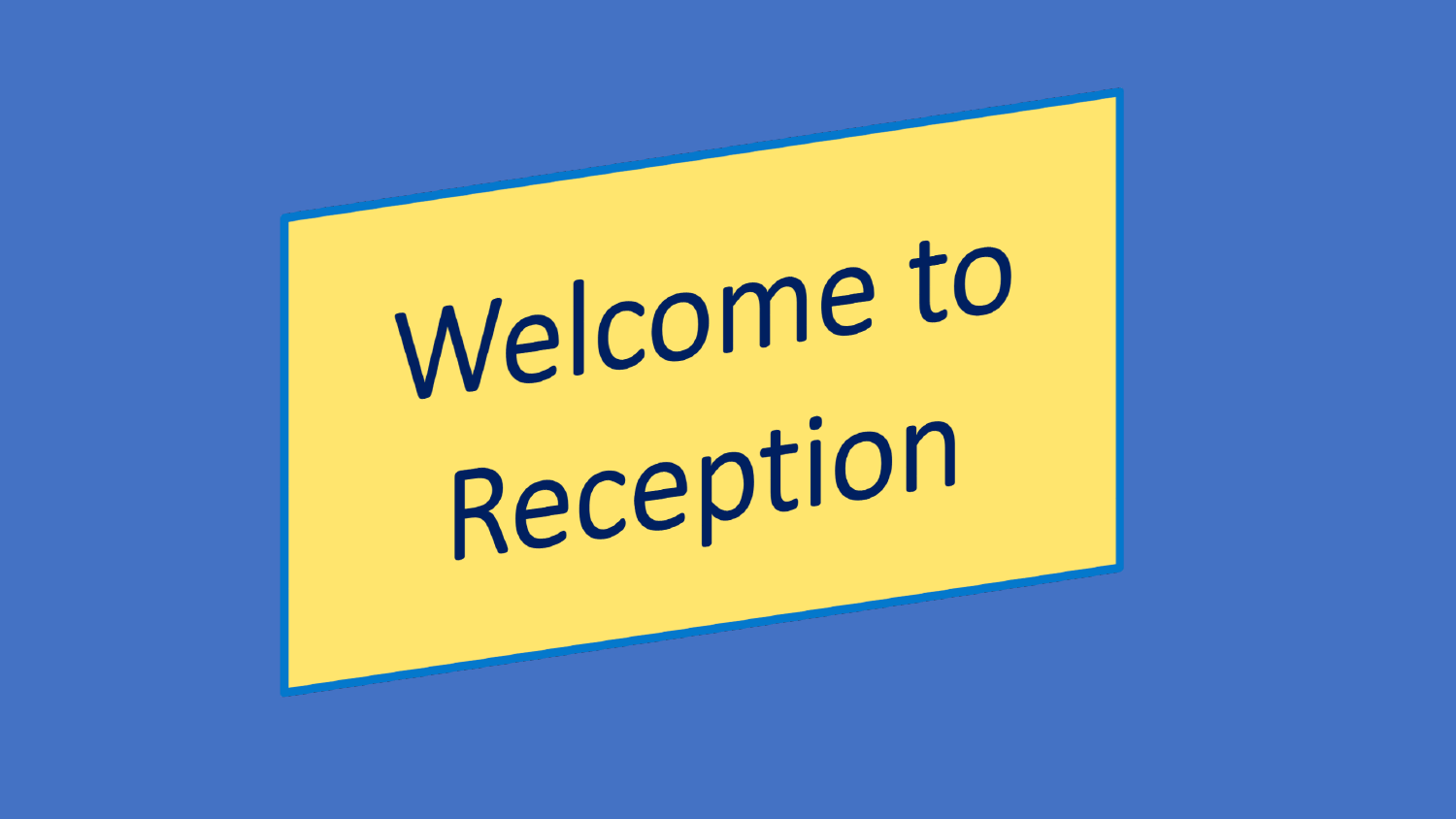### Daily admin

- Your child should have a coat and other weather appropriate clothing, a water bottle and their reading books.
	- Please make sure that all items are named.
- The reading books should be brought in every day.
- Your child will read with the class teacher and the early years practitioner once a week. The days may vary.
- Please try to read with your child every day and write in their reading record.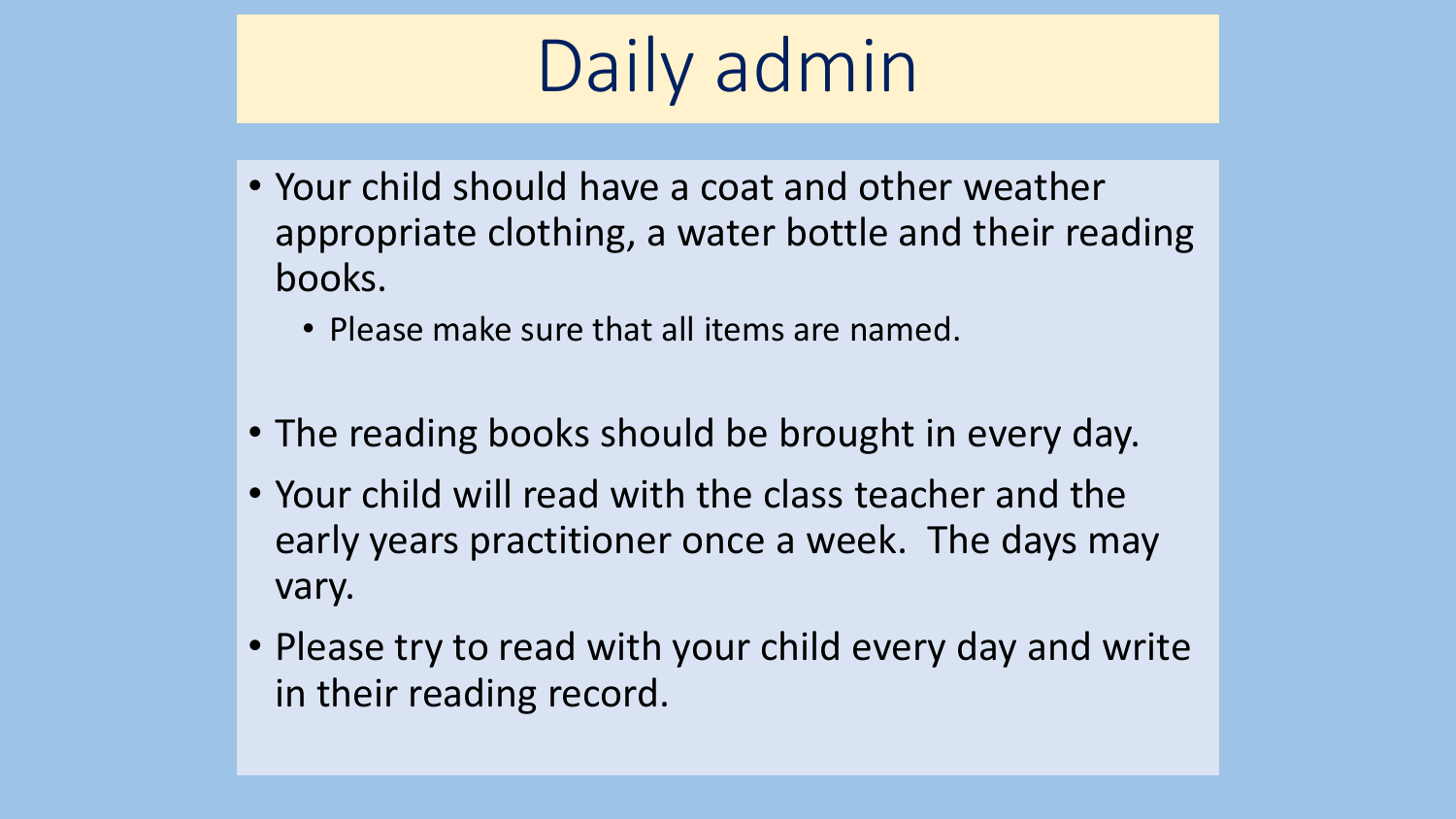### Reception topics

Autumn 1 - Super Me, Super You! Autumn 2 - We're Going on a Bear Hunt Spring 1 - On the Move Spring 2 - Amazing Eggs Summer 1 - Once Upon a Tale Summer 2 - Marvellous Minibeasts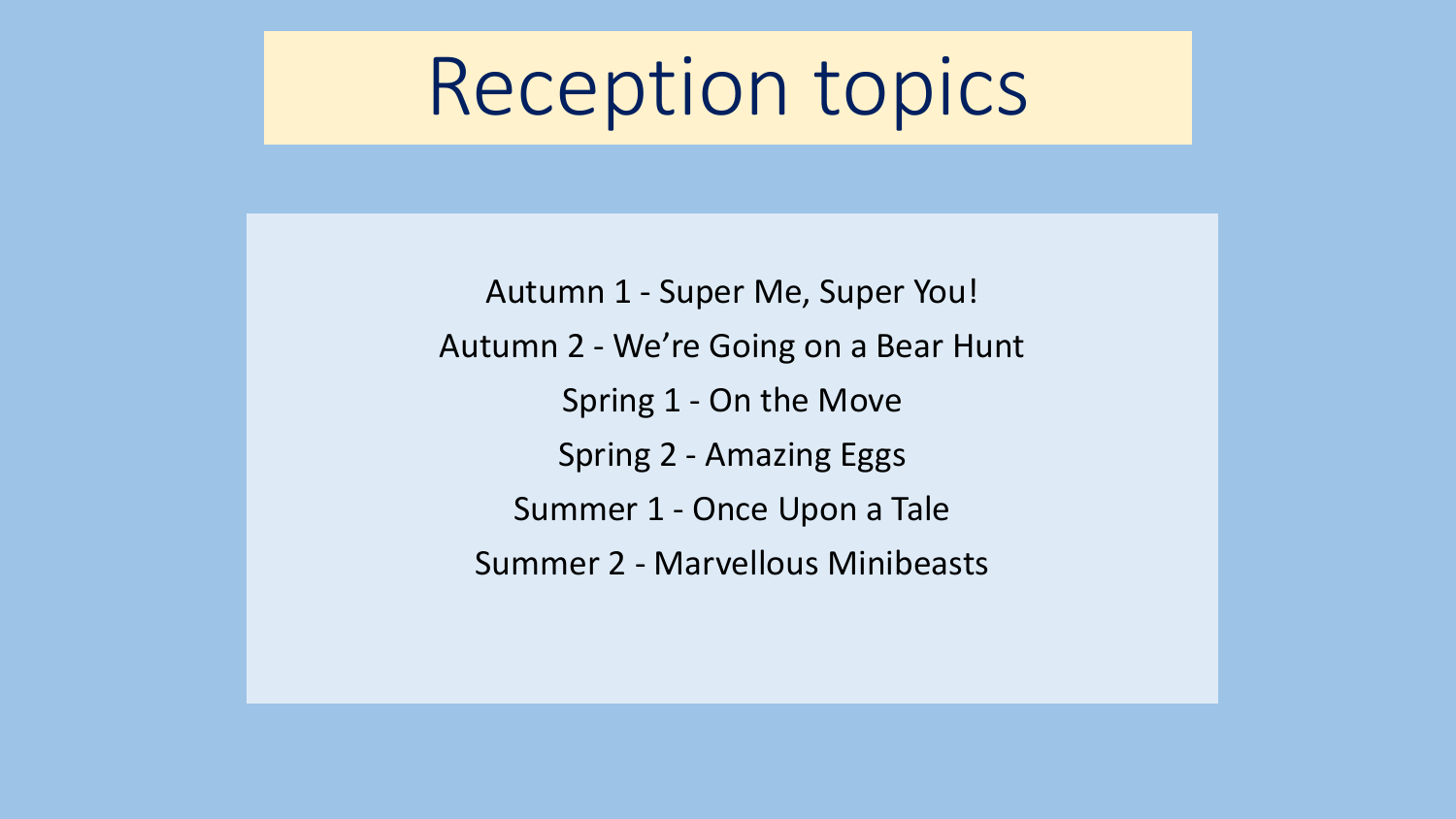# Reception Baseline Assessment

### What is it?

The RBA is a short, interactive and practical assessment of your child's early literacy, communication, language and mathematics skills when they begin school, using materials that most children of your child's age will be familiar with. It is statutory for all schools from September 2021.

Your child cannot 'pass' or 'fail' the assessment. Its main purpose is to create a starting point to measure the progress schools make with their pupils.

### When?

Your child will be participating in the reception baseline assessment (RBA) within the first 6 weeks of starting reception.

#### How?

Each child will have one-to-one time with their class teacher. They will not be aware that it is an assessment.

[https://assets.publishing.service.gov.uk/government/uploads/system/uploads/attachment\\_data/file/](https://assets.publishing.service.gov.uk/government/uploads/system/uploads/attachment_data/file/1004560/2021_Information_for_parents_reception_baseline_assessment.pdf) 1004560/2021\_Information\_for\_parents\_reception\_baseline\_assessment.pdf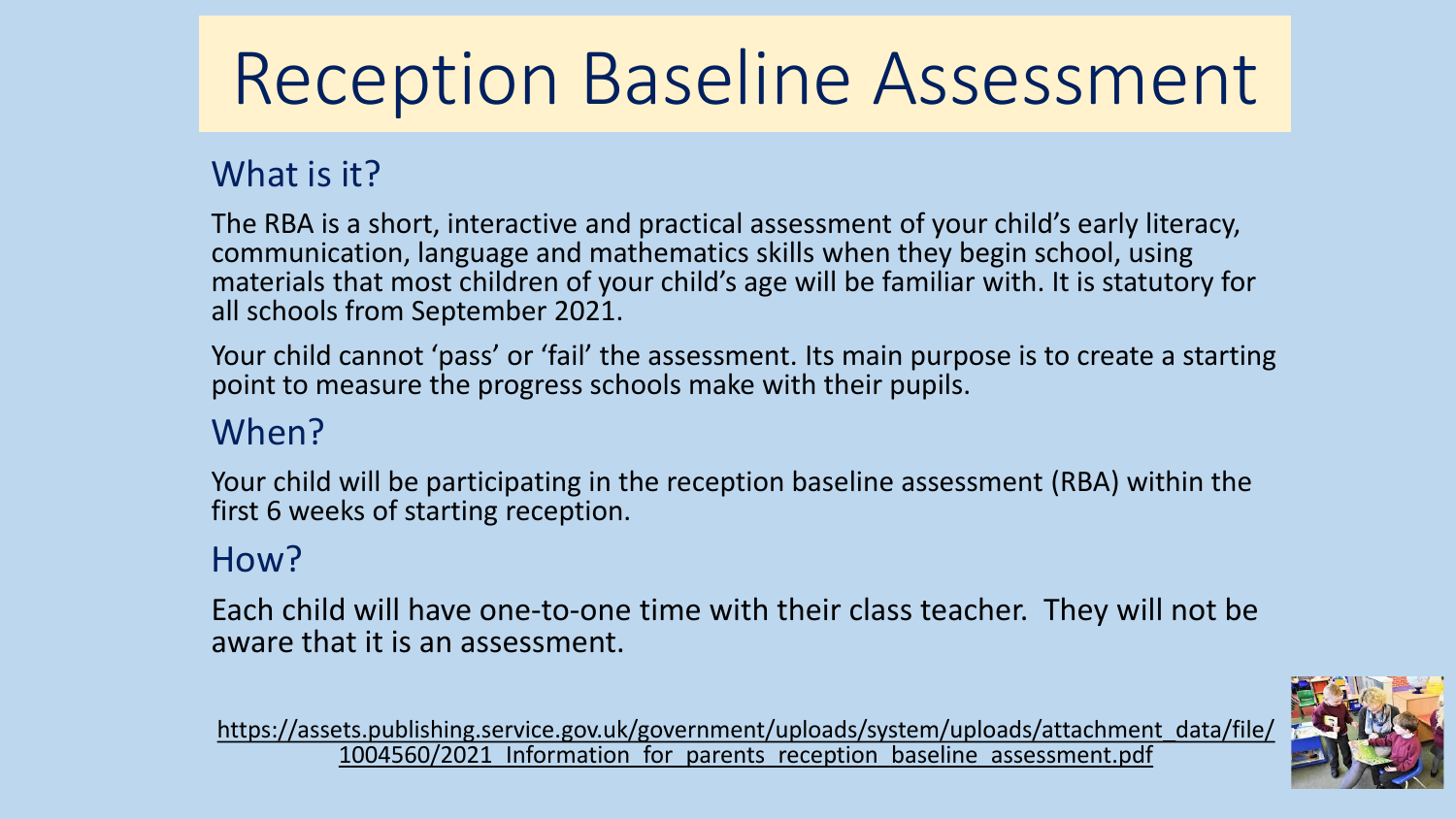# EYFS Areas of Learning

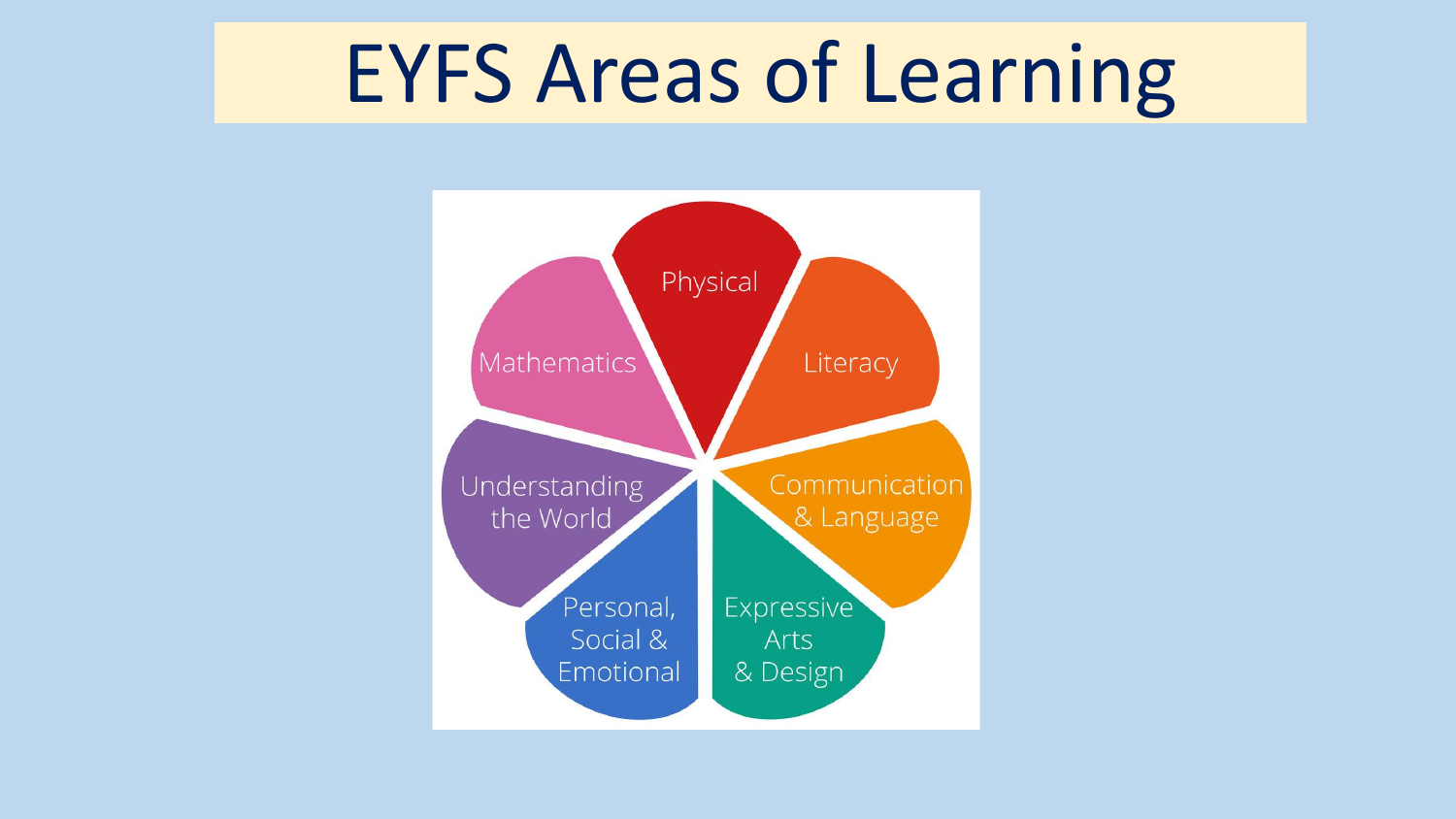Changes to the EYFS Curriculum guidance- September 2021

Changes include-

A focus on strengthening language and vocabulary development.

Personal, Social and Emotional Development includes additional information on self-care and healthy eating.

Physical Development includes a greater focus on the link between gross and fine motor skills.

Literacy has a stronger emphasis on the link between language comprehension and reading and writing.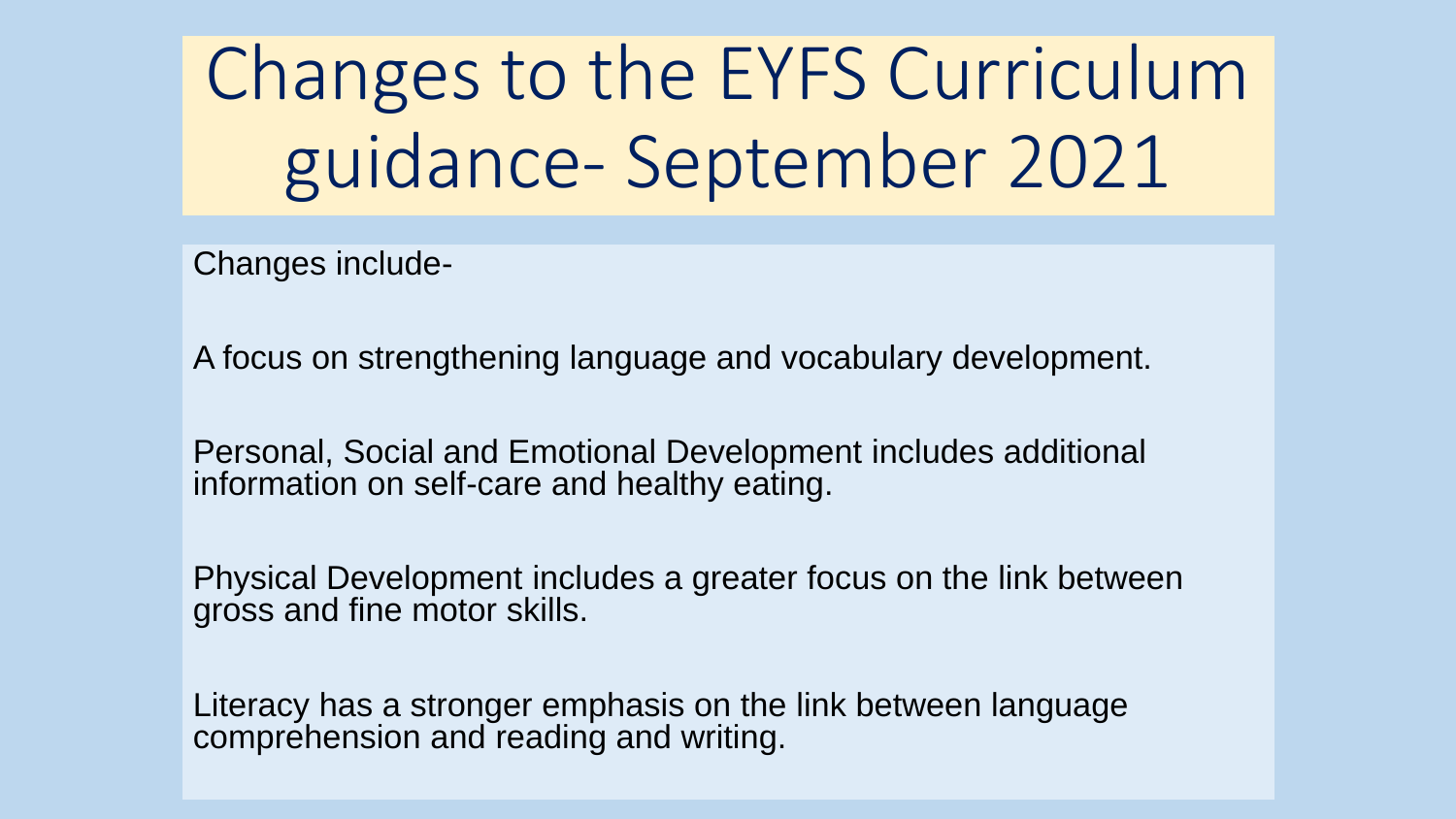# EYFS curriculum guidance

You can read more about the changes to the EYFS curriculum guidance here

https://assets.publishing.service.gov.uk/government/uploads/system/u [ploads/attachment\\_data/file/1007446/6.7534\\_DfE\\_Development\\_Matt](https://assets.publishing.service.gov.uk/government/uploads/system/uploads/attachment_data/file/1007446/6.7534_DfE_Development_Matters_Report_and_illustrations_web__2_.pdf) ers Report and illustrations web 2 .pdf

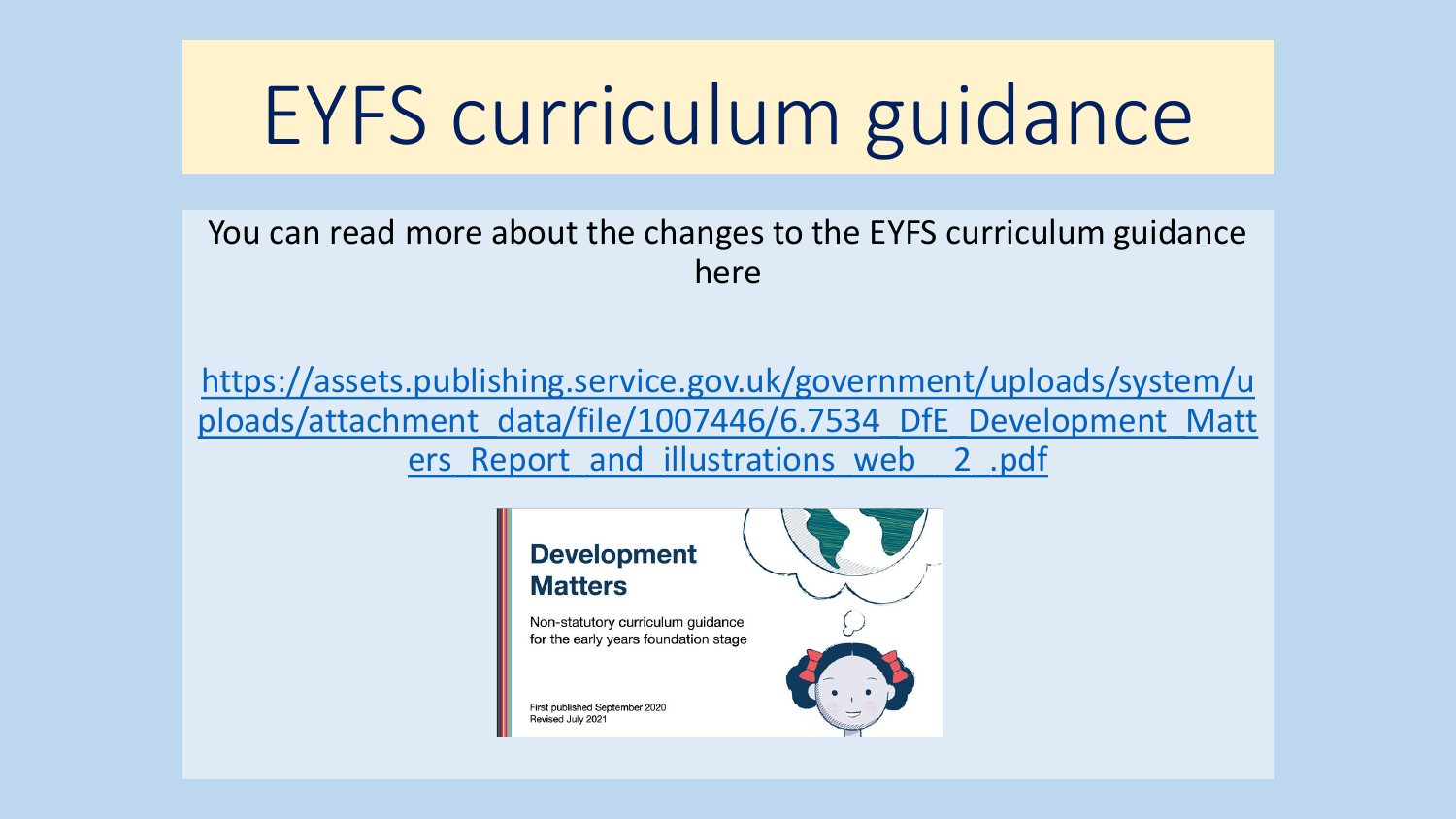# Promoting independence











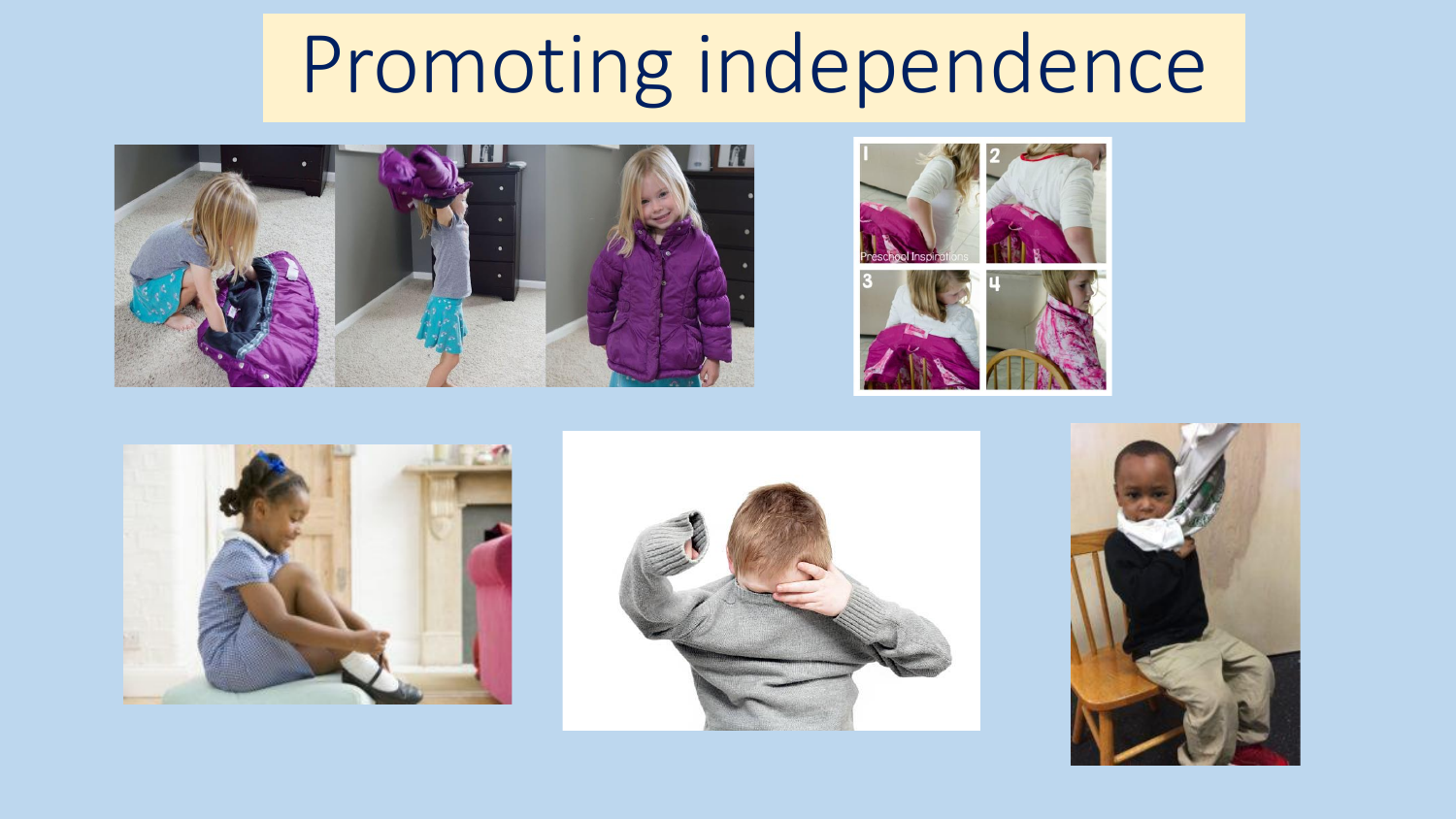# $P_{\text{F}}$

#### The children will start to change for PE in the week beginning  $1<sup>st</sup>$ November.

Children can wear vest and pants for the session or if you prefer can wear black gym shorts and a plain white T-shirt. If you would like them to wear shorts and T-shirt, please ensure all items are labelled with your child's name.

Please put them in a small drawstring bag (or a suitable plastic or fabric bag) which will be kept on your child's peg for the whole term.





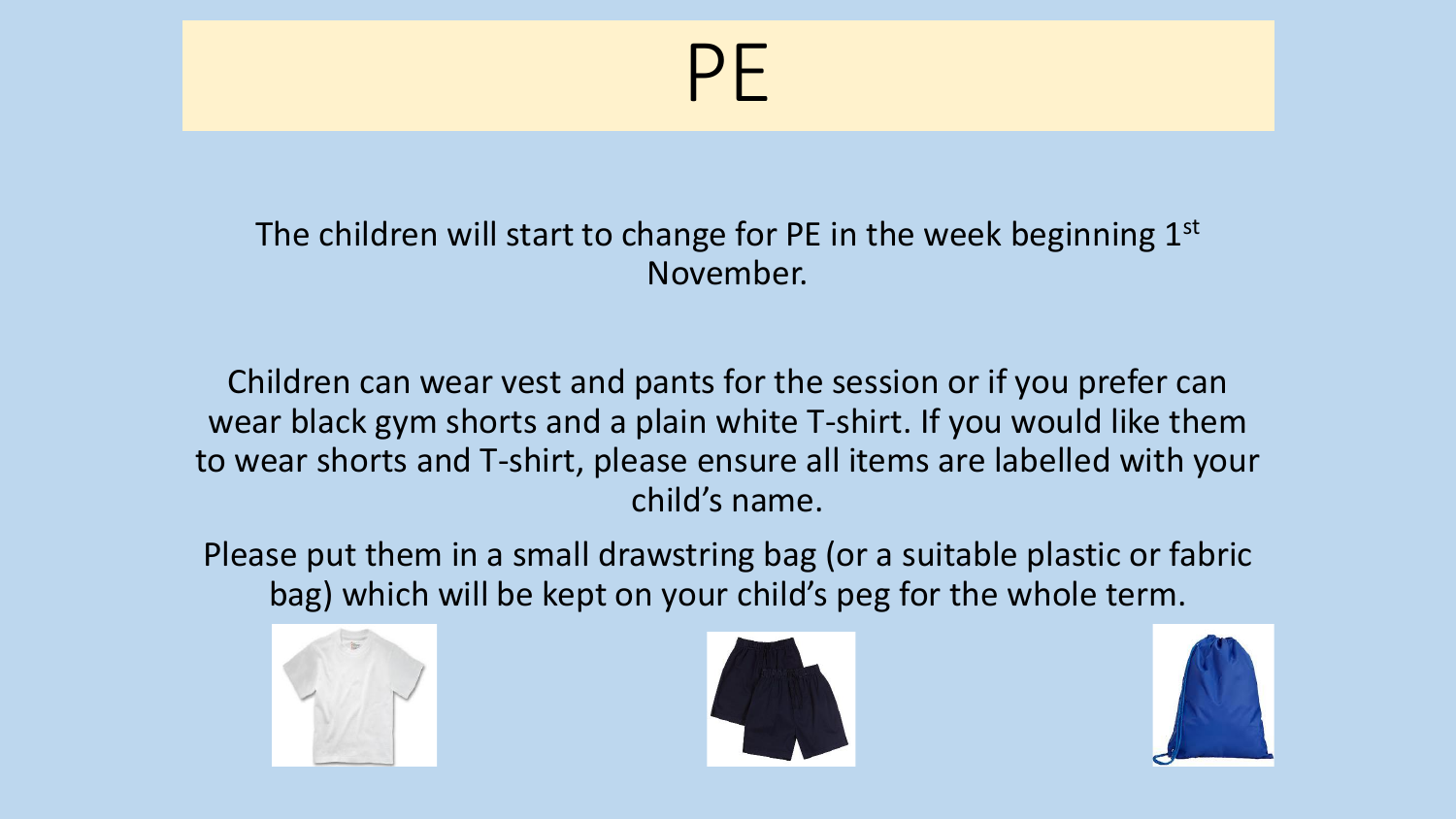# Class Dojo



### You will shortly receive an invitation via email to join Class Dojo.

#### Your child's class teacher will post photos and videos for you to view.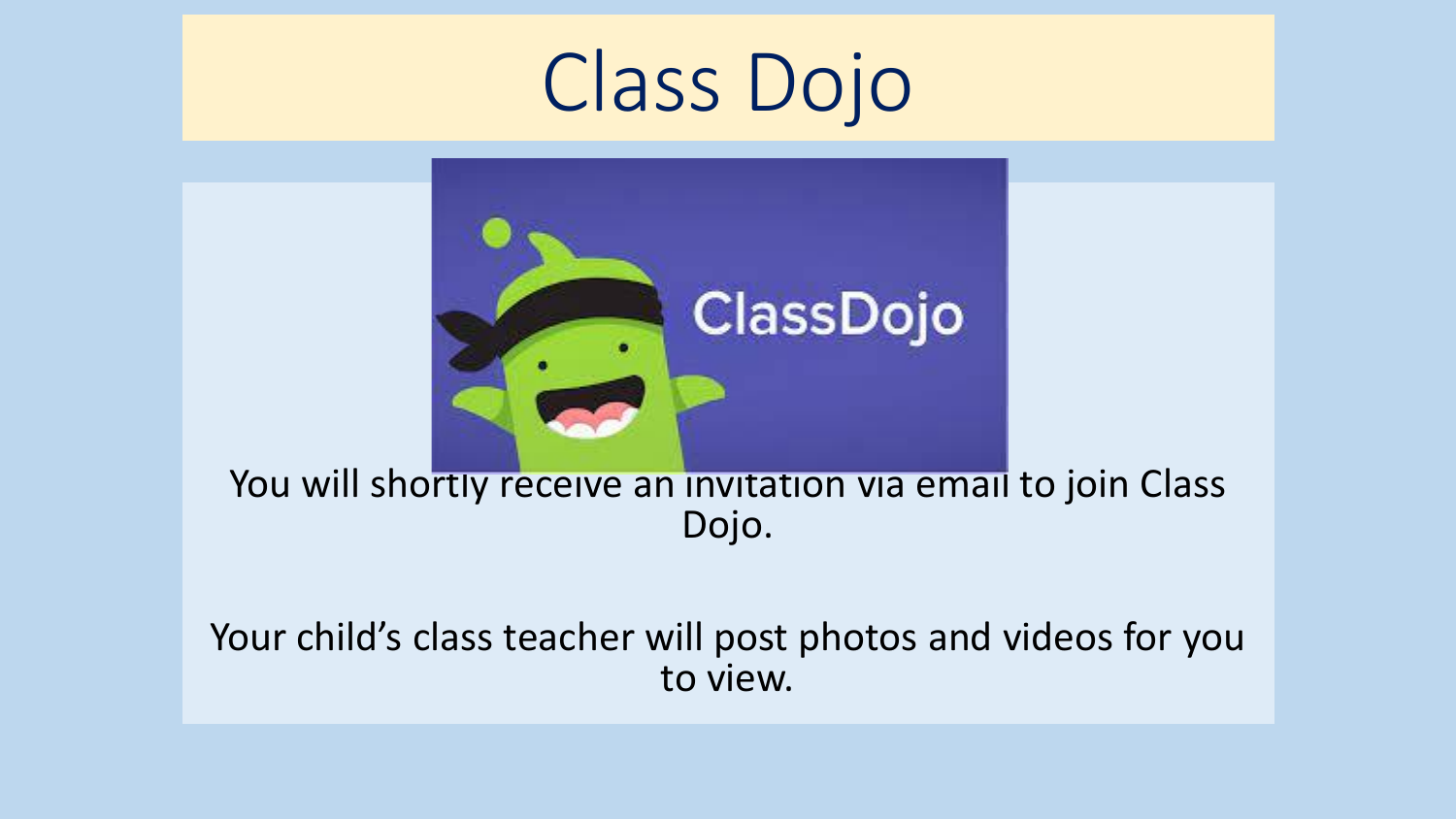# Key Person

# Your child's class teacher is their key person.